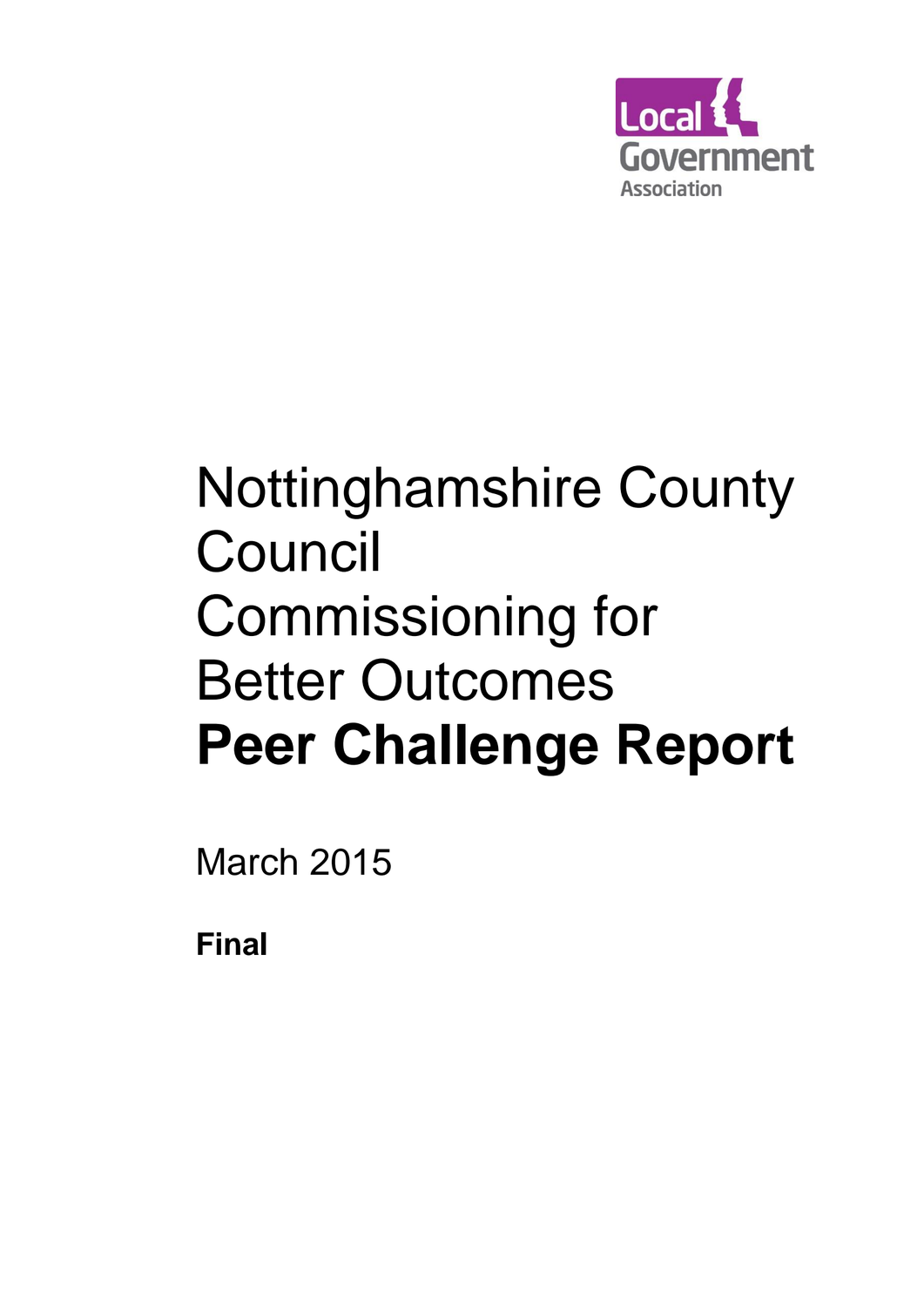## **Table of contents**

| Person Centred and Outcomes Focused 8              |  |
|----------------------------------------------------|--|
|                                                    |  |
|                                                    |  |
| Promotes a Sustainable and Diverse Market Place 17 |  |
|                                                    |  |

Appendix 1 – Commissioning for Better Outcomes Standards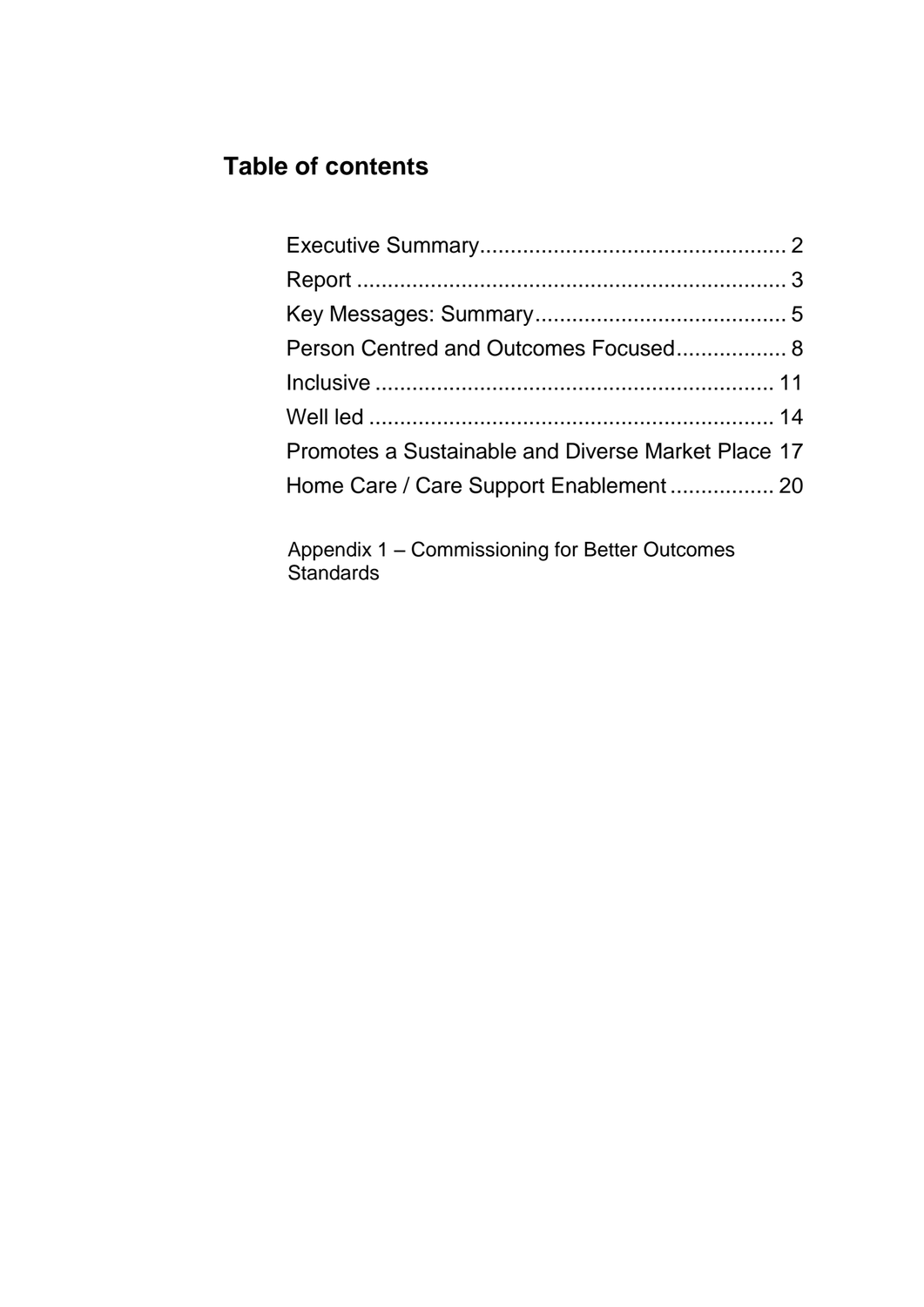# **Executive Summary**

Nottinghamshire County Council kindly agreed to help pilot the Commissioning for Better Outcomes standards developed by Birmingham University with LGA and ADASS and funded by the Department of Health. The work was commissioned by Jon Wilson, Deputy Corporate Director, Adult Social Care, Health and Public Protection, Nottinghamshire County Council (NCC) who was the client for this work. He was seeking an external view on the quality of commissioning in the Adults Social Care department and with partners to deliver good outcomes. The Council intends to use the findings of this peer challenge as a marker on its improvement journey. The specific scope of the work was:

a) Do Service Users and Carers in Nottinghamshire experience improved outcomes as a result of a strong drive toward personalised and person centred services?

b) In Nottinghamshire are there effective joint arrangements for the commissioning of health and social care services which have the capacity to improve outcomes?

c) In Nottinghamshire is there a viable and sustainable market which meets the needs of people who are supported by the Council and those who fund their own care?

d) Are people's individual outcomes enhanced through stakeholder involvement in the commissioning and delivery of services?

A peer challenge is designed to help an authority and its partners assess current achievements, areas for development and capacity to change. The peer challenge is not an inspection. Instead it offers a supportive approach, undertaken by friends – albeit 'critical friends', to help an organisation identify its current strengths and what it needs to improve. But it should also provide it with a basis for further improvement.

Of the strengths identified by the peer challenge team it was clear that there are some areas of excellence and some truly excellent, committed adult social care and corporate staff at Nottinghamshire County Council that have clear political support for the adult social care and health agenda and strong corporate support for adult social care from Chief Executive. The senior leadership of adult social care is visible and held in high regard and their enthusiasm for partnership working is appreciated by key partners particularly health. There are a number of initiatives delivering positive for outcomes for those who access services and carers.

Of the areas for consideration the peer team suggest that the key issues are that NCC improve the impact of the strategic transformation narrative to deliver operational change and make it clearer what the connections are between successful initiatives, commissioning strategy and everyday delivery of person centred care. There is the opportunity to consider how a more coherent system for user, carer and provider engagement can support events driven consultation and there is a need to re-shaping services on a more localised approach to align with the integration agenda. NCC recognise the issues of the reliability and use of data to create an evidence base and clear quantifiable targets in commissioning decisions. There is also an urgent need to risk assess the capacity issues with the homecare contracts

The report includes detailed comment across the Commissioning for Better Outcomes Standards as well as specific answers to the scoping questions posed to help Nottinghamshire County Council and partners to continue to develop and improve.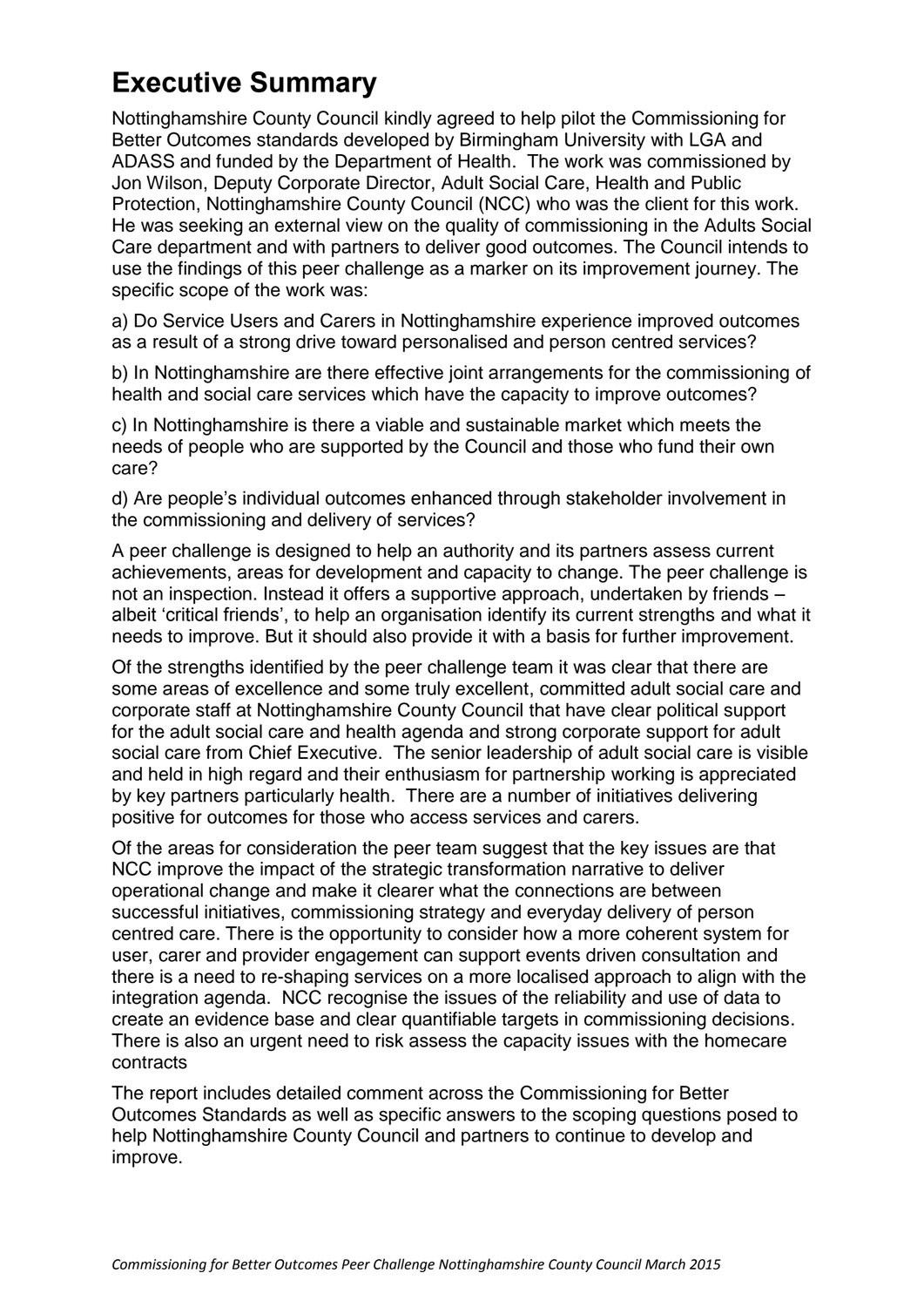# <span id="page-3-0"></span>Report **Background**

- 1. Nottinghamshire County Council kindly agreed to help pilot the Commissioning for Better Outcomes standards developed by Birmingham University with LGA and ADASS and funded by the Department of Health. The work was commissioned by Jon Wilson, Deputy Corporate Director, Adult Social Care, Health and Public Protection, Nottinghamshire County Council who was the client for this work. He was seeking an external view on the quality of commissioning in the Adults Social Care department and with partners to deliver good outcomes. The Council intends to use the findings of this peer challenge as a marker on its improvement journey. The specific scope of the work was:
	- a) Do Service Users and Carers in Nottinghamshire experience improved outcomes as a result of a strong drive toward personalised and person centred services?
	- b) In Nottinghamshire are there effective joint arrangements for the commissioning of health and social care services which have the capacity to improve outcomes?
	- c) In Nottinghamshire is there a viable and sustainable market which meets the needs of people who are supported by the Council and those who fund their own care?
	- d) Are people's individual outcomes enhanced through stakeholder involvement in the commissioning and delivery of services?
- 2. A peer challenge is designed to help an authority and its partners assess current achievements, areas for development and capacity to change. The peer challenge is not an inspection. Instead it offers a supportive approach, undertaken by friends – albeit 'critical friends'. It aims to help an organisation identify its current strengths, as much as what it needs to improve. But it should also provide it with a basis for further improvement.
- 3. The benchmark for this peer challenge was the Commissioning for Better Outcomes Standards (Appendix 1). These were used as headings in the feedback with an addition of the scoping questions outlined above. There are 12 standards grouped into four domains:
	- Person-centred and outcomes-focused
	- Inclusive
	- Well led
	- Promotes a sustainable and diverse market place
- 4. Commissioning is the Local Authority's cyclical activity to assess the needs of its population for care and support services, then designing, delivering, monitoring and evaluating those services to ensure appropriate outcomes. Effective commissioning cannot be achieved in isolation and is best delivered in close collaboration with others, most particularly people who use services and their families and carers. Successful outcomes are described in the Adult Social Care Outcomes Framework, Making it Real Statements and ADASS top tips for Directors, but above all must be described and defined by people who use services.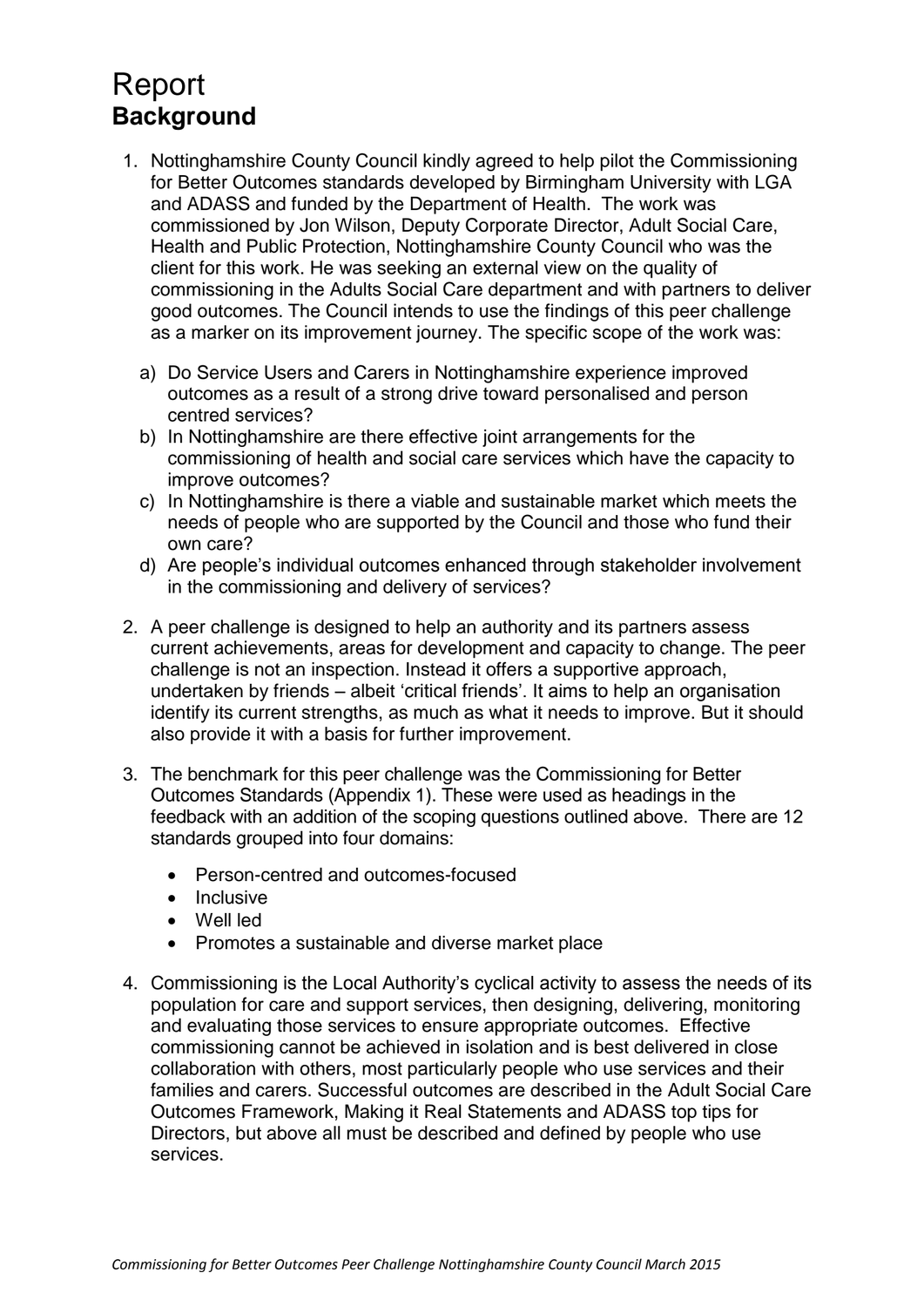- 5. The Commissioning for Better Outcomes standards have been designed to support continuous improvement of commissioning through self-assessment and Peer Challenge to achieve improved outcomes for individuals, families, carers and communities. The standards support the aims of the Care Act and are being piloted to test their value in supporting the achievement of transformational change and value for money.
- 6. The members of the peer challenge team were:
	- **Wendy Fabbro**, ADASS Associate
	- **Joanna David**, Assistant Director Social Care Reform, Care Act Joint Programme Office
	- **James Bullion**, Director for Integrated Commissioning, Essex County Council
	- **Alison Bentley**, District Manager, Anchor
	- **Councillor Angie Bean**, Portfolio Lead Member for Adult Services & HWB member, LB Waltham Forest
	- **Clenton Farquharson**, MBE, Former Chair Healthwatch Birmingham and Deputy Chair of Think Local Act Personal Board (TLAP)
	- **Matt Teall** personal assistant to Mr Farquharson
	- **Marcus Coulson**, Programme Manager, Local Government Association
- 7. The team was on-site from  $3<sup>rd</sup> 6<sup>th</sup>$  March 2015. To deliver the strengths and areas for consideration in this report the peer challenge team reviewed over twenty documents, held 66 meetings and met and spoke with at least 172 people over four on-site days spending 35 working days on this project with NCC, the equivalent of 245 hours. The programme for the on-site phase included activities designed to enable members of the team to meet and talk to a range of internal and external stakeholders. These activities included:
	- interviews and discussions with councillors, officers, partners and providers
	- focus groups with managers, practitioners, frontline staff and people who access services and carers
	- reading a range of documents provided by the Council, including a Self-Assessment against the Commissioning for Better Outcomes Standards
- 8. The LGA would like to thank Jon Wilson and his colleagues for agreeing to be one of the Commissioning for Better Outcomes Peer Challenge pilots at very short notice and the excellent job they did to make the detailed arrangements for a complex piece of work with a wide range of members, staff, partners, those who access services, carers, partners and others. The peer team would like to thank all those involved for their authentic, open and constructive responses during the challenge process and their obvious desire to improve outcomes. The team were made very welcome and would also like to thank Caroline Baria, Cherry Dunk and Angie Burrows for their invaluable assistance in planning and undertaking this review.
- 9. Our feedback to the Council on the last day of the challenge gave an overview of the key messages. This report builds on the initial findings and gives a detailed account of the challenge.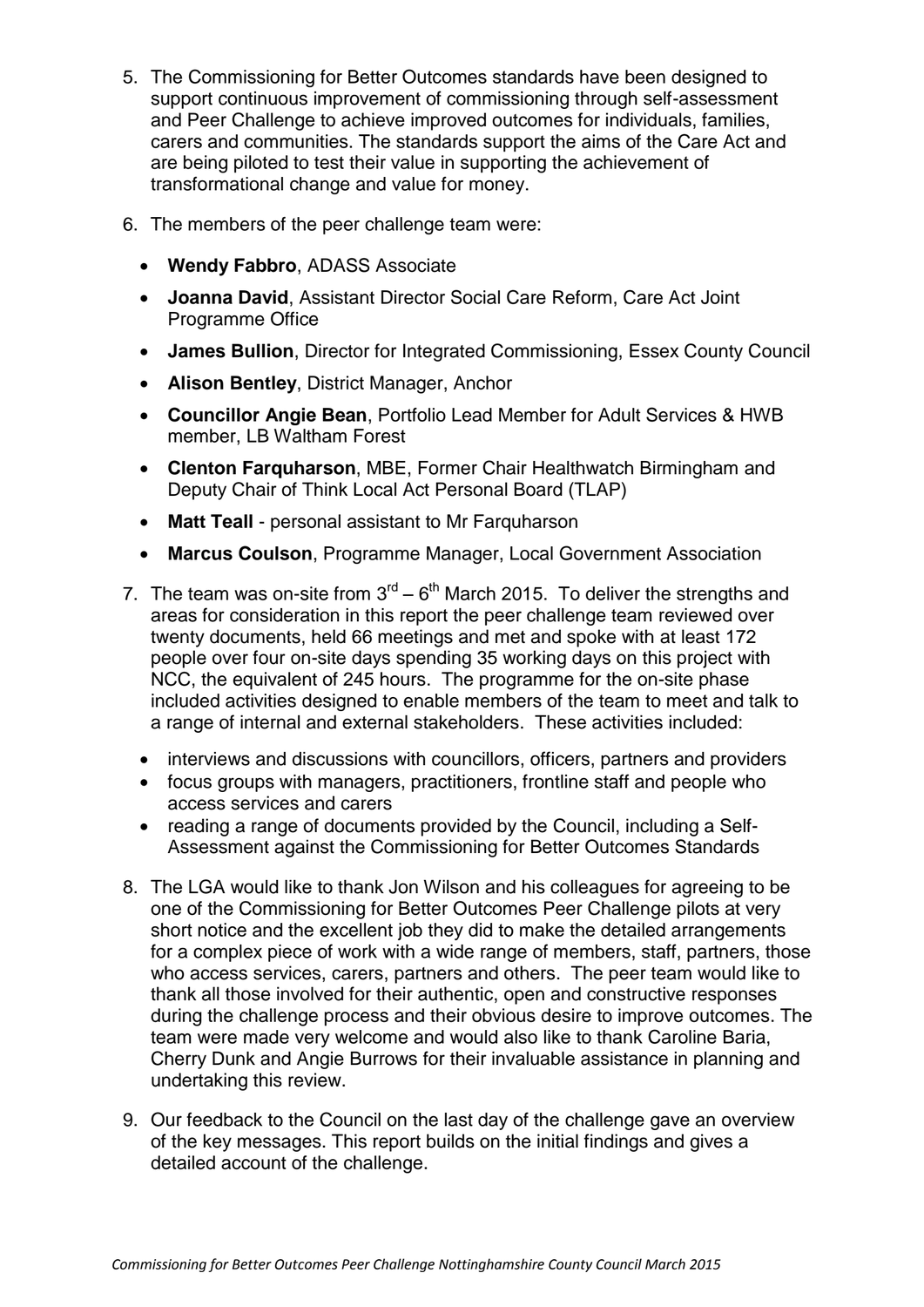## <span id="page-5-0"></span>**Key Messages: Summary**

#### **Strengths**

- There are some areas of excellence and some truly excellent committed adult social care and corporate staff at Nottinghamshire County Council
- There is clear political support for the adult social care and health agenda
- Strong corporate support for adult social care from Chief Executive
- The senior leadership of adult social care is visible and held in high regard and their enthusiasm for partnership working is appreciated by key partners particularly health
- There are a number of positive initiatives delivering positive for outcomes for those who access services, carers and the market place

#### **Areas for consideration**

- Improve the impact of the strategic transformation narrative to deliver operational change
- It has been hard for the team to see the connections between successful initiatives, commissioning strategy and everyday delivery of person centred care
- Consider how a more coherent system for user, carer and provider engagement can support events driven consultation
- There is a need for re-shape services on a more localised approach to align with the integration agenda
- NCC recognises the issues around the reliability, use of data, evidence base and clear quantifiable targets in commissioning decisions
- Urgent need to risk assess the issues around capacity with homecare contracts
- 10.There are some areas of excellence and some truly excellent committed adult social care and corporate staff at Nottinghamshire County Council who are intent on delivering positive outcomes for those who use services and their carers. The local authority's self-assessment written in preparation for the peer challenge reflected a good overall level of self-awareness and as a peer challenge is partly an exercise in organisational self-awareness this was a good place from which to start.
- 11.When discussing the commissioning work of the adults social care department with politicians it was clear that there is clear political support at Nottinghamshire County Council for the adult social care and health agenda.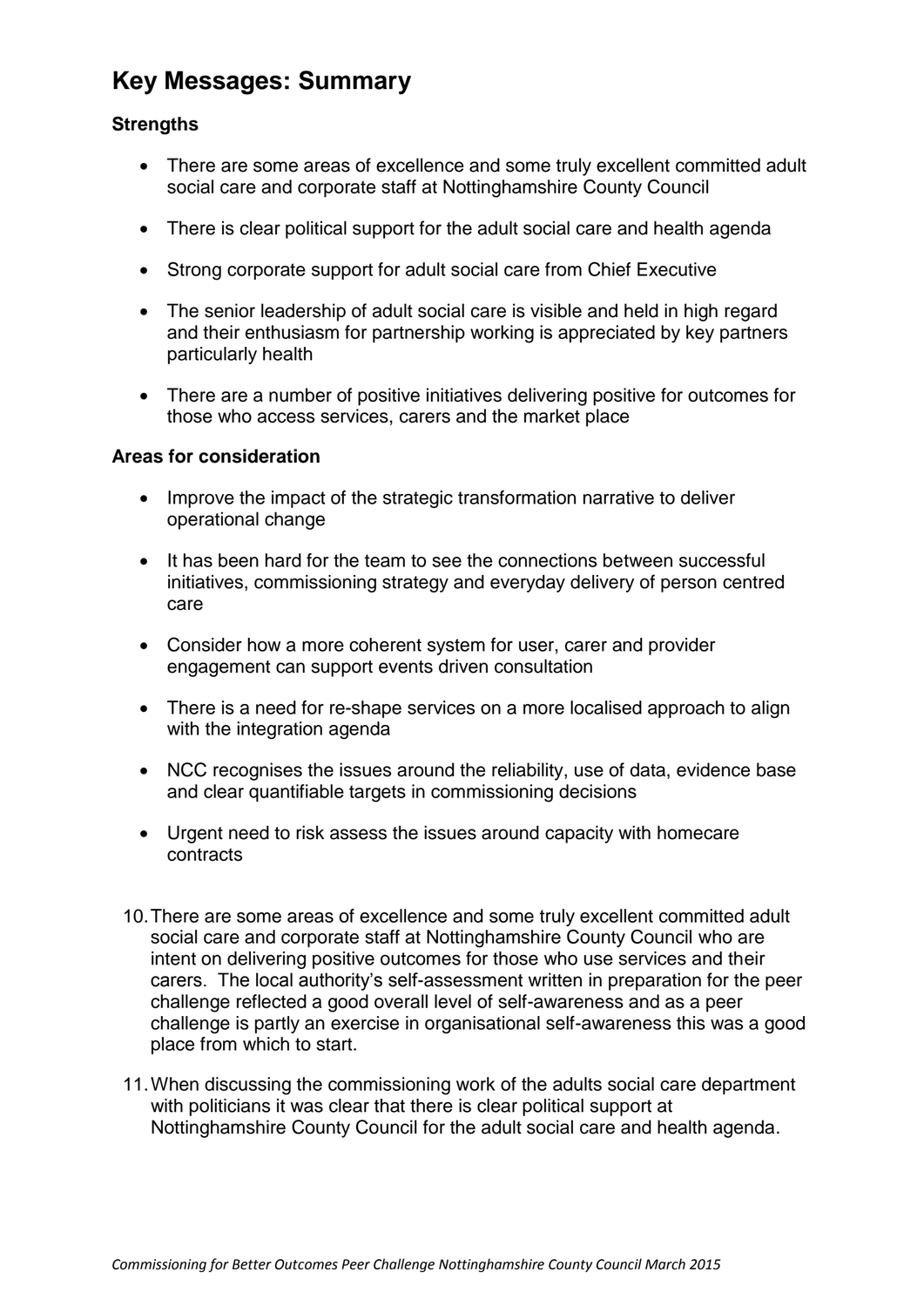- 12.There is also strong corporate support for adult social care from the new Chief Executive who is actively engaged in the on-going work of the department and encourages a focus on promoting wellbeing through partnership working.
- 13.The senior leadership of adult social care is visible and held in high regard and their enthusiasm for partnership working is appreciated by key partners particularly health.
- 14.There are many examples of strong and effective services delivering positive outcomes for those who access services and carers. Examples the peer challenge team saw and heard from were: Floating Support, Shared Lives, Dementia Day Support, the Co-production Team work in Mental Health, partnership engagement with the Alzheimer's Society., the Mansfield District Council Assist programme and the respite care and hospital discharge team, the Supported Living project, the work on early intervention, workforce modelling and preparation for the Care Act, the Grant Aid to micro-providers and commissioning of the Learning Disability and Autism services. Of these the Council should be rightly proud.
- 15.The peer challenge team suggest that NCC ensure the strategic transformation narrative is heard and widely understood among all staff, providers, partners and service users and informs operational change and an enhanced focus on person centred approaches. When listening to staff throughout the department talk about change and transformation the team heard an emphasis in their stories which focused mainly on the impact of reductions in services levels rather than service delivery which is a reflection of the Council's present financial position.
- 16.Consider how a more coherent and consistent system for user, carer and provider engagement can support events driven consultation. The peer team heard of some good examples of engagement with service users and providers, however, these were often described as being driven by a new contract, or strategy, rather than appearing to be part of a process of regular dialogue and feedback.
- 17.The peer team believe there is a need for the re-shaping of services on a more localised approach reacting to partners and user groups to meet their needs and shaping services to protect services while undergoing integration. The peer team recognise the complex and varying commissioning and delivery arrangements for Nottinghamshire Clinical Commissioning Groups (CCGs) and recommend NCC continues to adapt the integration proposals to local need through the structure and design of services to achieve positive outcomes.
- 18.The Council should take steps to strengthen the use of reliable, evidence-based data as well as clear and quantifiable targets in the contract specifications and monitoring arrangements to ensure the required standards are delivered by care providers.
- 19.There is an urgent need to review the new homecare contracts if the Council is to achieve its aims for reliable, flexible and outcome based services which provide good value for money.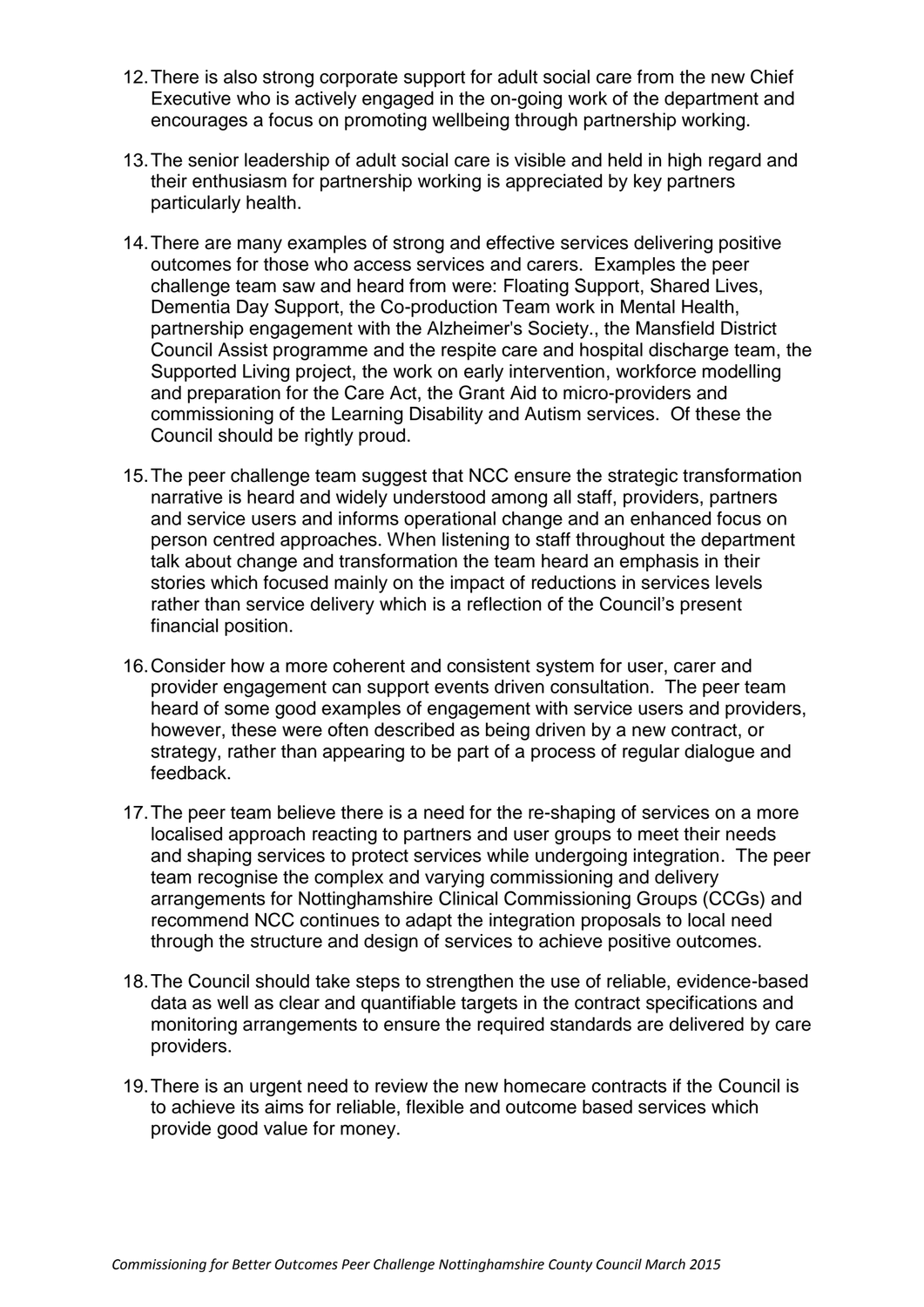## **Person-centred and outcome focused**

#### **Strengths**

- There are plenty examples of good services:
	- Floating Support, Shared Lives, Dementia Day Support, Co-production Team
- Great collaborations with external partners e.g. Alzheimer's Soc., Mansfield DC Assist
- Prisons commissioning is strong and Care Act ready
- MASH access and safeguarding working well and arrangements are in place to feed through user voice and concerns into commissioning
- Health and social care partnerships are strong 'social model' can be taken into integration
- High reported level of Direct Payments
- Carers assessment rising

#### **Areas for Consideration**

- There is further work needed to support the culture change towards person centred commissioning, e.g. give staff greater control of the cultural change towards a more a personalised service in partnership with users
- More work to be done on understanding what outcomes for individuals means in the context of Council strategy
- The voice of the user and carer could be more effectively heard in training and the discussions to deliver individual outcomes
- Seldom heard voices are a missed opportunity
- Work towards hearing fully the voice of the carer and diversify the range of options for them
- Assure yourselves that service users with Direct Payments have real choice and control
- More co-production less consultation reduces unintended consequences
- 20.There are plenty examples of good services that are on-going at Nottinghamshire County Council such as the Floating Support offered across a range of service areas, the Shared Lives service where payments have changed and feedback is very positive, the Dementia Day Support and the work of the Co-production Team, the peer team saw a good example with the Mindset Charity based in Beeston.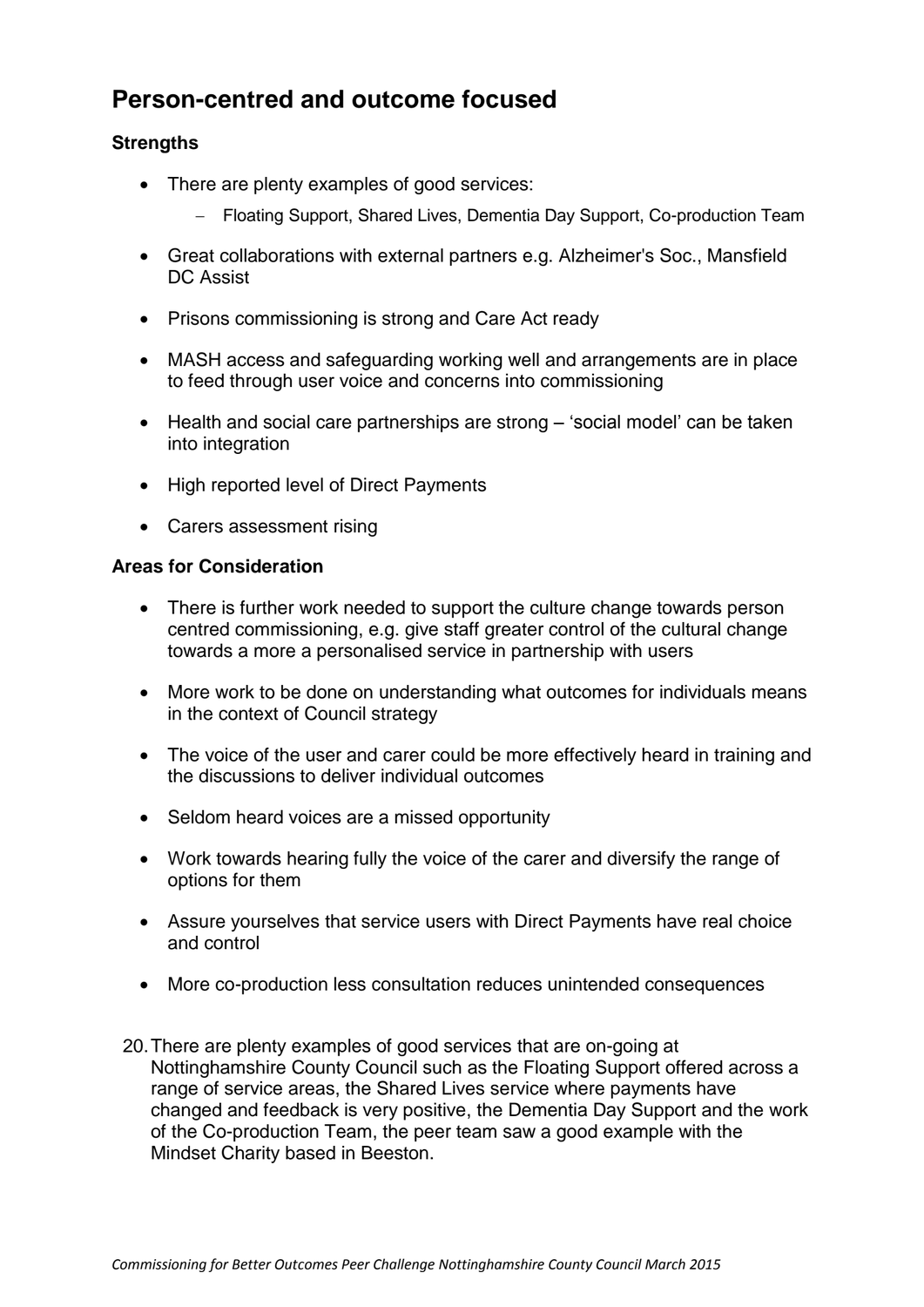- 21.There are examples of excellent collaborations with partners such as with the Alzheimer's Society to deliver effective services for those with the illness and their carers. The partnership work with Mansfield District Council to provide the ASSIST service supporting people leaving hospital to live independently with appropriate care and support which the peer team regard as notable practice.
- 22.The peer team were impressed with the adults department's awareness, engagement and approach to commissioning social care for the prisoners in the County and its consequent readiness for the Care Act.
- 23.The access to the Multi-Agency Safeguarding Hub (MASH) and adult safeguarding are working well and arrangements are in place to feed through the user voice and concerns into commissioning so that safeguarding interventions are person centred and help to deliver the outcomes specified by the individual. NCC is also establishing 'Making Safeguarding Personal'.
- 24.The peer team were pleased to hear about the strong health and social care partnerships and believe that there is both open dialogue and expressed commissioning intention for a 'social model' of care focussing on personalisation.
- 25.There are high reported levels of Direct Payments, in fact the highest in the country. However the peer team were not provided with evidence of widely available, diverse care and support services on which individuals could choose to spend their payments.
- 26.The number of carer's assessments is rising, but more information advice and advocacy is needed to help carers to plan the support they need. It will also be important to ensure that carers do not feel that they are bearing the biggest impact of the necessary reductions in overall spending.
- 27.Further work is likely to be needed to support the culture change towards person centred commissioning with some people the team spoke to reporting difficulty in agreeing a direct payment and having real choice in shaping their care and support plan. The peer team recommend that NCC continue to support staff to ensure the principles of personalisation shape the care packages they help to create with service users and carers.
- 28.There is room for more work to be done on understanding and being explicit about what 'outcomes for individuals' and 'well-being' means in the context of Council strategy. The team heard many different explanations and definitions and suggests a single narrative and understanding would be helpful.
- 29.The voice of the user and carer could be more effectively heard in social worker training on personalisation and the ensuing discussions that then aim to deliver outcomes for individuals.
- 30.Seldom heard voices are a missed opportunity in that greater efforts could be made to ensure that services are commissioned to meet the needs of these user groups, there is also an opportunity to put arrangements in place to ensure their perspectives shape future services.
- 31.There has been some good work done to include the views of carers in designing and monitoring services but the team also heard evidence of carers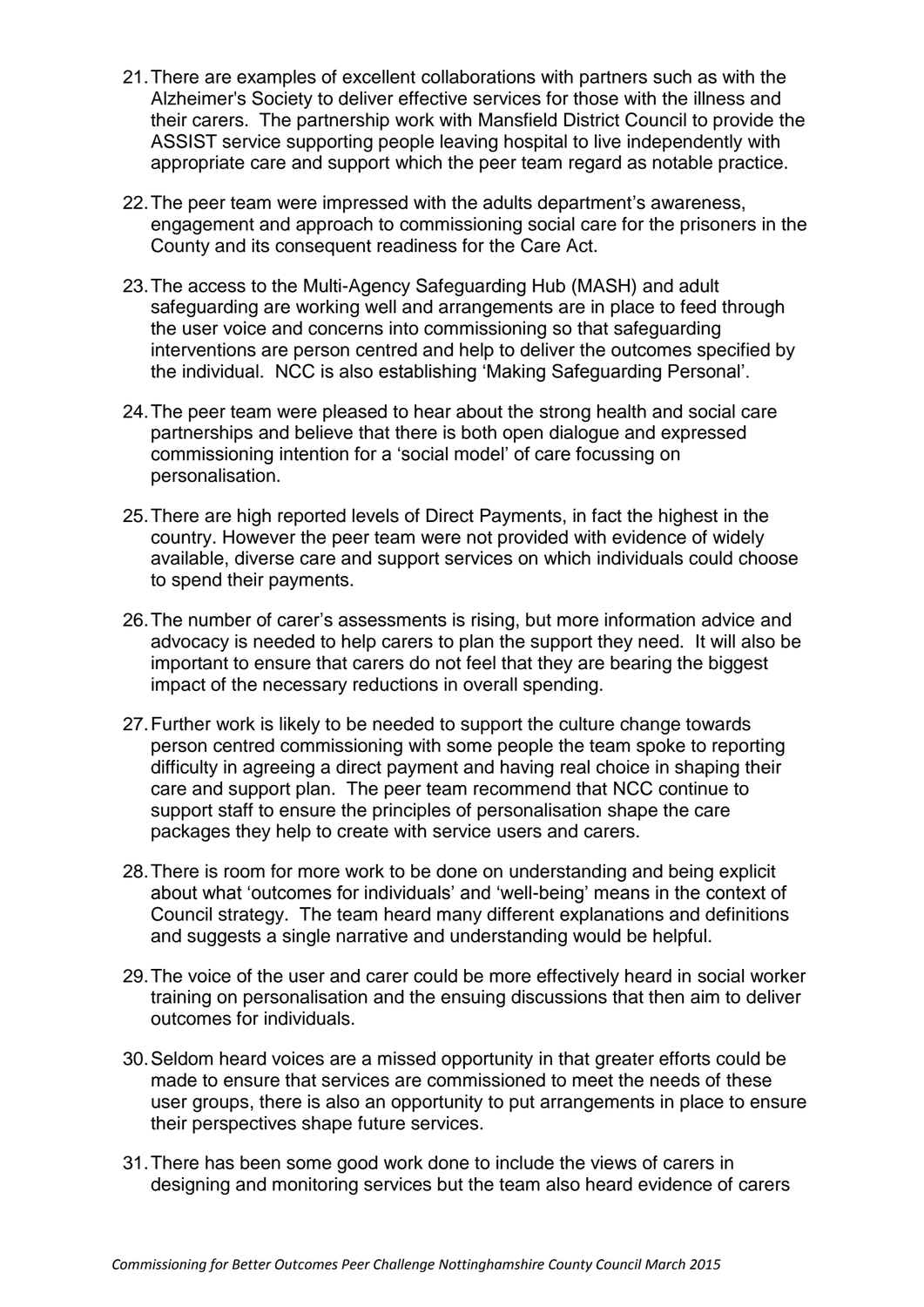finding it increasingly difficult to have their voice heard or get the support they feel they need. It is suggested that the Council review its arrangements for engaging with carers to ensure it provides a diverse and appropriate range of services.

- 32.The Local Authority will want to assure itself that service users with Direct Payments have real choice and control to spend their budget on, meeting their assessed needs without unnecessary constraints and with access to a diverse market, including small and micro providers.
- 33.As a theme the peer team felt that the phrase 'more co-production less consultation' would reduce the likelihood of unintended consequences occurring, and would build the confidence of user-led groups in the Council and its effectiveness of communication with them.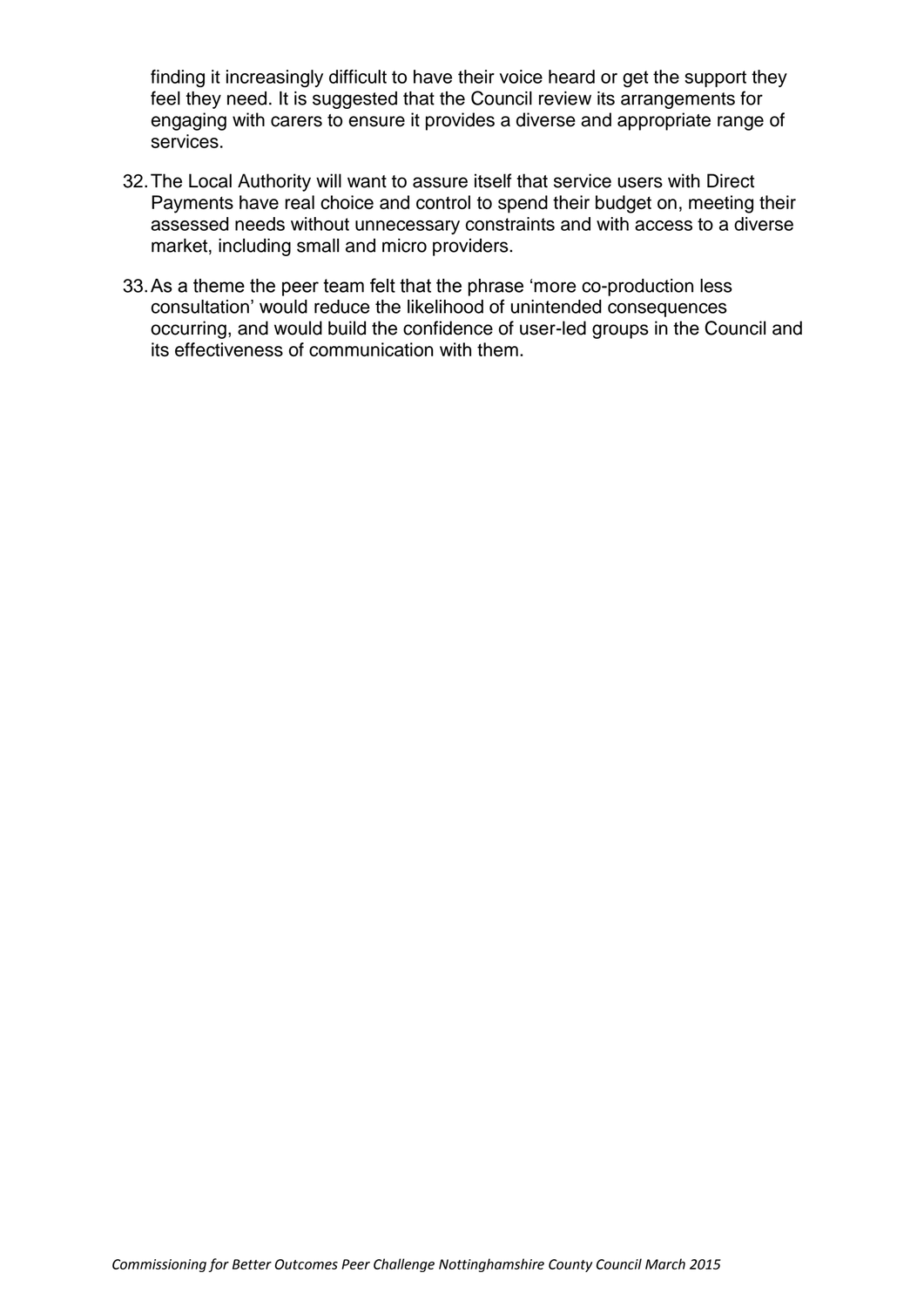## **Inclusive**

#### **Strengths**

- CCGs see NCC as a strong partner
- Strong user engagement via CCGs & wider health family
- Better Together Framework influenced by community feedback
- Healthwatch report NCC to be a good partner
- Carers Care Act Roadshow a success
- Examples of positive partnership working;
	- Mansfield respite care and hospital discharge team
	- Supported Living project
	- Early intervention work

#### **Areas for Consideration**

- Address the perception of lack of financial transparency between NCC & key partners
- NCC to consider earlier consultation on budget and service change with users and carer groups
- Take further steps to re-build strong partnerships with voluntary sector
- Strengthen Healthwatch engagement in all commissioning areas e.g. MPS and Local Account
- Ensure arrangements are in place to secure regular and transparent dialogue with Core and Legacy Providers
- Improve access to ICES equipment for all service users
- 34.There are six Clinical Commissioning Groups (CCGs) in Nottinghamshire grouped into three areas within which NCC plans adults' services. As a group the CCGs experience NCC as a strong partner willing to engage with them.
- 35.The CCGs and the wider health family have processes that effectively engage patients with joint arrangements for consultation with Council commissioners.
- 36.The Better Together Programme in Mid-Nottinghamshire is bringing together all the health and social care organisations to review and shape future health and social care services. The aim of the programme is to connect services together to ensure that there is better support, advice and the responsiveness of services. The programme is working with existing providers to undertake a capability assessment and a joint outcomes framework upon which to base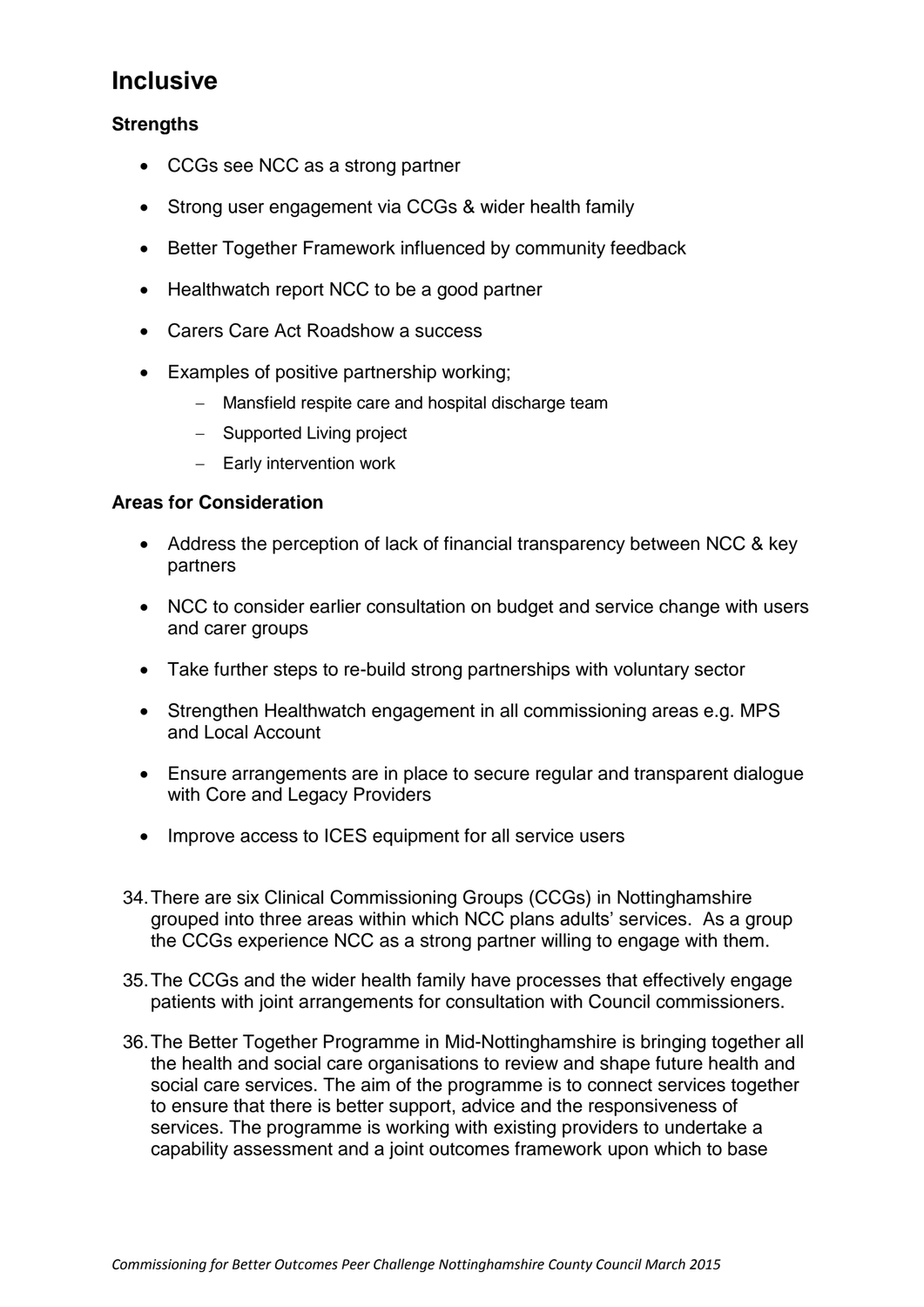future contractual arrangements and it is a notable strength that this work is being influenced by community feedback.

- 37.In their role representing the best interests of people who use health and care services, Healthwatch report NCC to be a good partner who will help underpin the service change the Council will need to bring about with integrated delivery. It is an important relationship given the new Advice and Information requirements of the Care Act.
- 38.The recent Carers' Forum Road Shows of 2014 were very well received with more participants and services involved. Carers who supported the road shows asked that they should be extended to other areas in the county. The peer team note there are Council plans to ensure this success is replicated and developed for the future.
- 39.There is a perception of lack of financial transparency between NCC and key partners that the peer team suggest needs to be addressed. This is probably an unintended consequence of the style of consultation used by aspects of the Council in that a good deal of work is completed creating options before going to partners for consultation. Some partners reflected that this can feel like decisions are already being taken and it is not genuine consultation. A solution that senior staff in adult social care discussed with the peer team was to begin consultation on the budget and service change with users and carer groups at an earlier stage in the process so that wider issues could be included.
- 40.The peer team heard that the relationships with the voluntary and community sector have of late been negatively impacted by the scale and implementation of necessary financial cutbacks. The peer team heard evidence that suggested that communication had deteriorated and that the voluntary sector may get 'lost' when the Council is dealing with just a few large providers. As a result the peer team recommend that NCC take further steps to re-build the strong partnerships with a very experienced voluntary sector around the shared strategic aims for the County, clarifying the Council's commissioning intentions and the process by which the voluntary sector can bid to secure contracts.
- 41.Strengthen Healthwatch engagement in all commissioning areas such as those of the Market Position Statement (MPS) and the Local Account and the Information, Advice and Advocacy requirements of the Care Act. Other Local Authorities, for example Wolverhampton, have used their Healthwatch organisation to contribute to and critically appraise the Local Account, and to support regular dialogue and feedback via inclusion activities.
- 42.Some providers reported limitations to the frequency and scope of dialogue. NCC should ensure arrangements are in place to secure regular and transparent dialogue with Core Providers and consider future dialogue with Legacy Providers. The team heard some evidence that providers were developing their future investment plans in the absence of a clear understanding of the Council's strategic aims and commissioning priorities.
- 43.The peer team recommend that the Council assure itself that there is access for all to the Integrated Community Equipment Service (ICES) for all service users as there was evidence that those who are hard of hearing are not presently able to get replacements for small items without a return trip to Mansfield. The users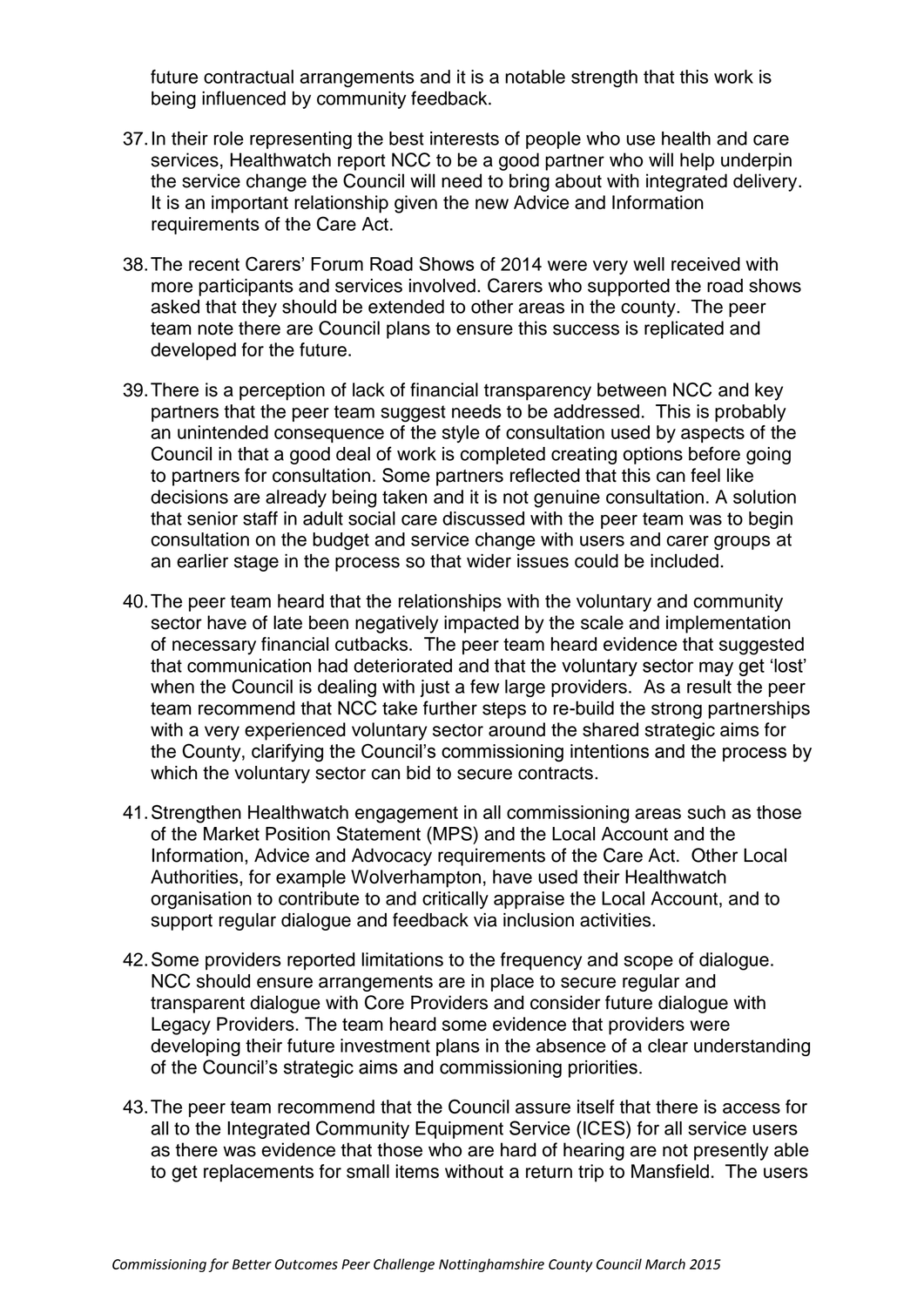of this service had a range of alternative solutions that could be investigated by the Council to improve the service.

44.NCC has produced a Market Position Statement but this could be made more useful if future demand projections were included. Some valuable work was commissioned by NCC and co-produced with Providers to ascertain a fair cost of care in the residential sector, but more needs to be done with Home Care Providers to ensure the local authority is meeting its significant new duties under the Care Act to ensure that local providers are paying their care workers the minimum.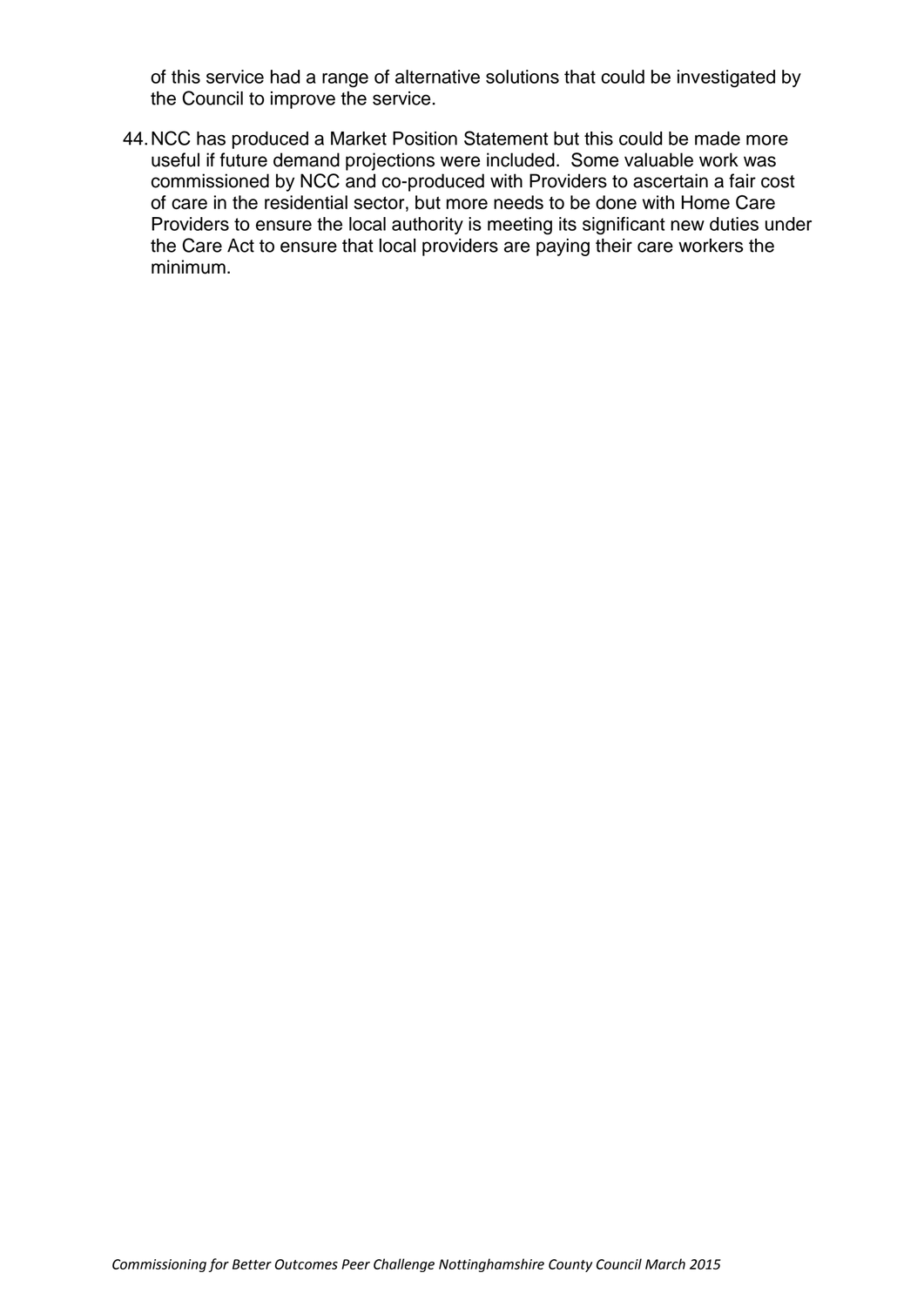## **Well led**

#### **Strengths**

- Ambition and commitment to integrate, senior leadership seen as visionary and strong on policy
- Strong political commitment to deliver high quality ASC and providing robust challenge
- Council has given relative prioritisation to ASC within the budget setting process
- Leadership has recognised and is considering a localised response to the three planning areas
- Clear and ambitious narrative to promote independence and well-being, leading staff in challenging times
- Workforce modelling and preparation for the Care Act well developed
- Relationships with providers have been strong in many areas

#### **Areas for Consideration**

- Opportunity for ASC to strengthen engagement with Public Health
- A demand management and prevention strategy could be re-launched with quantifiable targets
- Continue to review the ASC senior leadership capacity
- Step up the pace of integration for health and social care commissioning and operations
- Widen the integration models from OP to LD, MH and PD
- Consider ways to link BCF and its governance with the Transformation governance of the Council
- Transformation narrative needs to be fully understood by operational staff and all key stakeholders
- 45.Nottinghamshire County Council has a clearly stated ambition and commitment to integration with the aim of delivering better outcomes for those who use services. The senior leadership across the council both corporately and in adult social care are seen by staff and partners as visionary and strong on policy.
- 46.There is evidently strong political commitment from the Leader and Portfolio holders responsible to deliver high quality adult social care and provide clear direction and robust challenge for officers.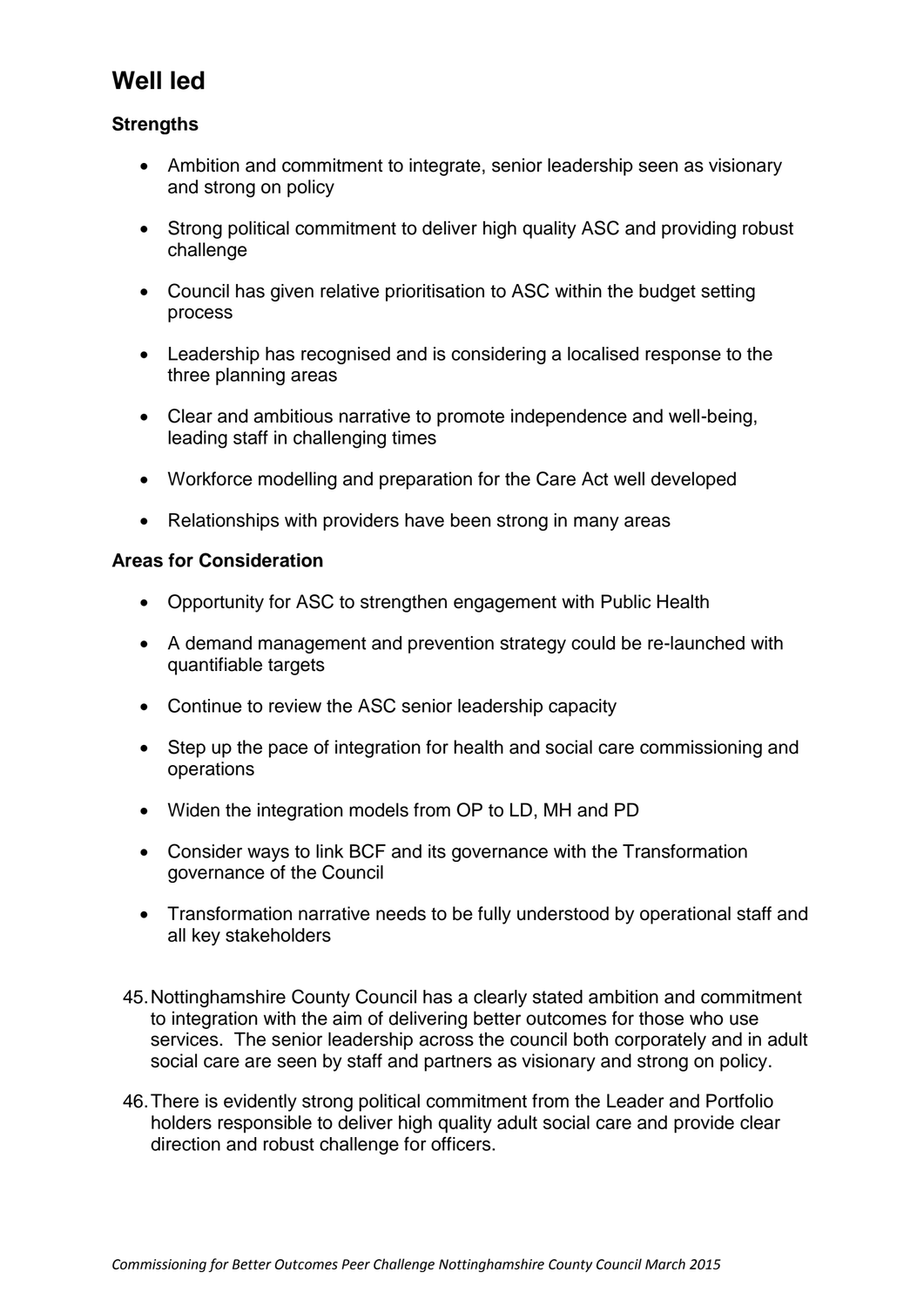- 47.Over recent years the Council has given relative prioritisation to Adult Social Care within the budget setting process to enable the department to continue to meet the care and support needs of its population.
- 48.Both the Corporate and Adult Social Care Leadership has recognised and is considering a more localised response to the three NHS planning areas in order to effectively meet the differing needs of those diverse areas and those who access services in them.
- 49.Adult Social Care has developed a clear and ambitious narrative that is widely shared to promote independence and well-being and is seen to be leading staff in challenging times, giving them permission to change service models and to integrate delivery.
- 50.During the on-site week the peer challenge team heard about the workforce modelling and the multifarious preparations for the Care Act which are well developed. However, there are still major challenges ahead in terms of leading market shaping and development, and defining and leading the wellbeing duty via early intervention and prevention across health (including public health) and care.
- 51.The Council's relationships with a number of different providers have been strong in many areas and are a testament to the hard work and commitment of many staff. Recent difficulties around new contracts and fee rates need to be addressed via the market shaping duty and more data on future demands and strategic objectives would enable providers to help them plan their services.
- 52.As with many councils across the country there is still the opportunity for Adult Social Care to strengthen engagement with Public Health, which is recognised by the leaders at NCC.
- 53.A demand management and prevention strategy could be re-launched with quantifiable targets, as a means to focus joint investments with NHS services on those people at risk of admissions to hospital, residential care or escalated care needs. It was clear that the Council saw the rationale for early intervention but there wasn't a clear and simple plan that outlined the means to do so. This could be a key piece of work with Public Health colleagues which would route their work more concretely into social care.
- 54.Severe financial pressure has resulted in significant savings in the County Council and as a consequence capacity at senior levels in the adult social care department is stretched. Given the complexity and geographical challenge of the health and care economies, including the need to deliver commissioning plans in three NHS planning areas the peer team suggest there is a further review of the Social Care senior leadership capacity to support this.
- 55.The peer team recommend the Council step up the pace and understanding of the process of integration for health and social care commissioning and operations, including a consideration of widening the integration models for people with learning disabilities, poor mental health and physical disabilities that would complement the good work being delivered with Older People.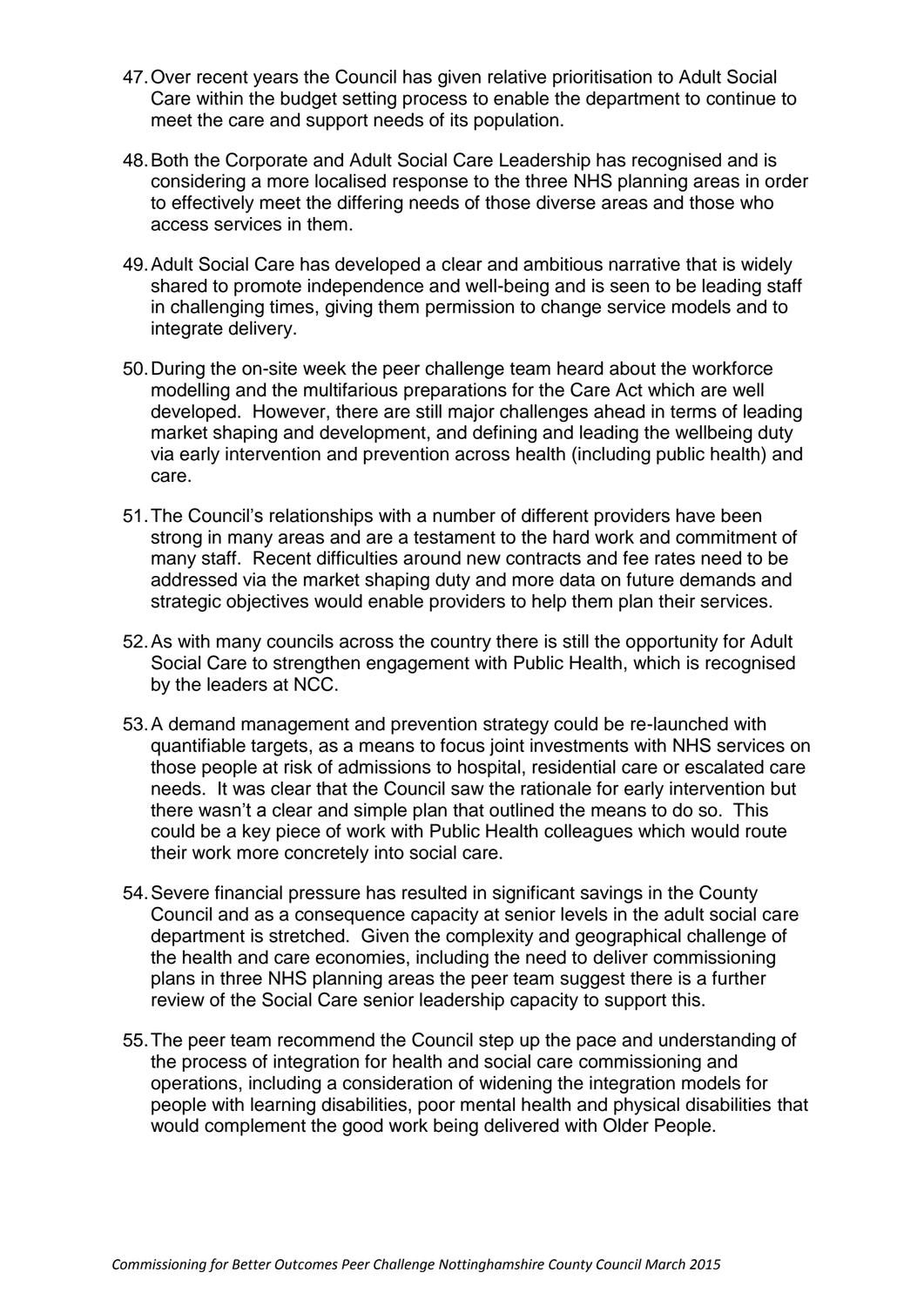- 56.Consider ways to link the Better Care Fund work and its governance with the Transformation governance of the Council in order to promote greater financial transparency and that the Council's infrastructure is fit to support integration going forward.
- 57.Adult Social Care has developed a clear and ambitious narrative to promote independence and well-being and lead staff in challenging times. However, this narrative is not being fully received and understood by operational staff that need to understand how the narrative is to be implemented to achieve better outcomes for people.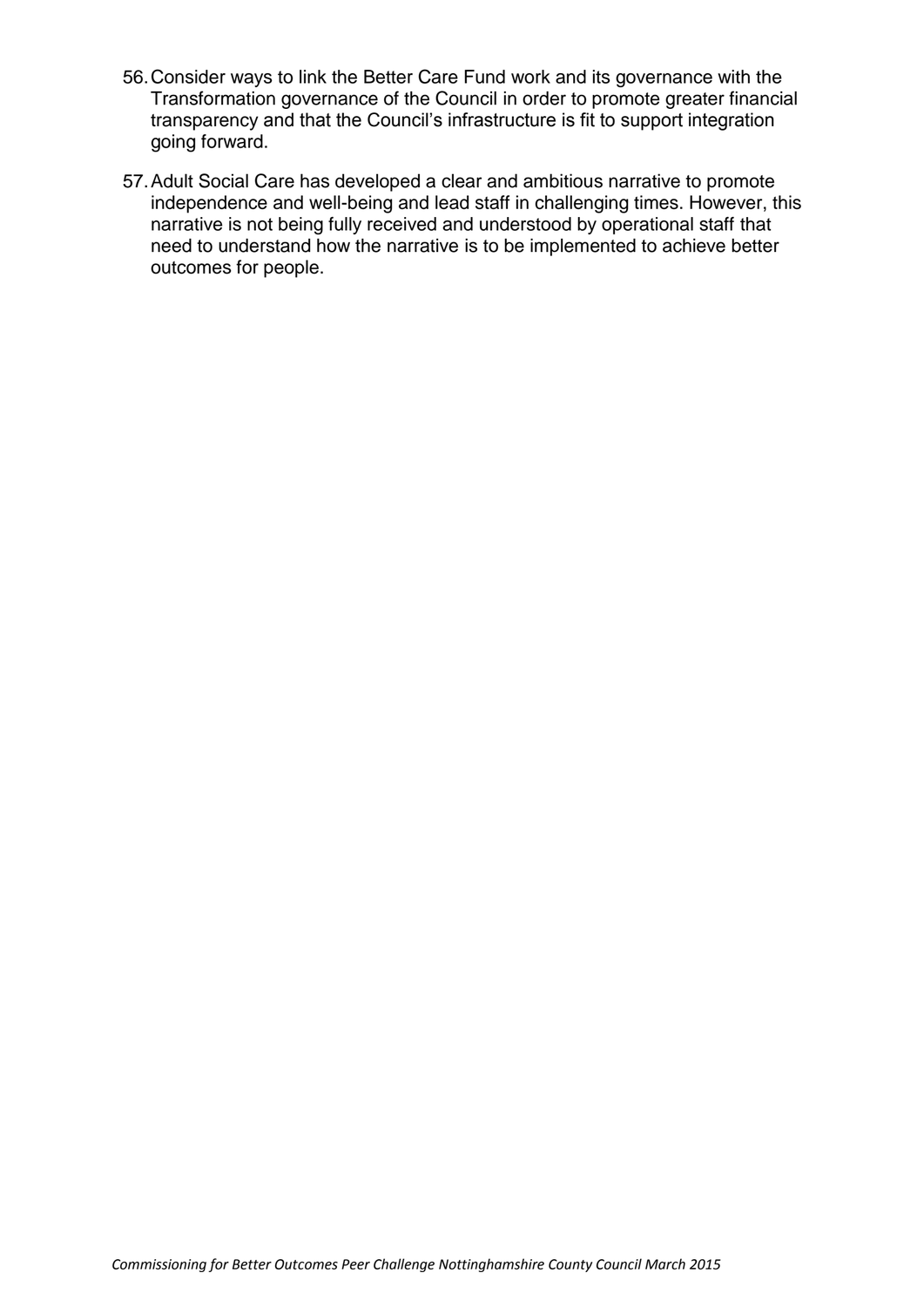## **Promotes a sustainable and diverse market place**

#### **Strengths**

- Strong links between strategic safeguarding team, commissioned services and MASH effectively picking up concerns
- Corporate transformation and workforce development teams provide robust planning and commissioning support
- Some 'great' commissioning reported LD & Autism "the best I've ever worked with"
- Strong foundation of legacy relationships with care home providers residential fees banding system highly valued by providers
- New commissioning by CCG has had a positive impact on DTOCs
- Some services reported to be excellent: - Framework, Alzheimer's Society, Grant Aid to micro-providers

#### **Areas for consideration**

- Review commissioning structures to obtain clearer relationship with the market place and to support operational staff
- Consider dialogue on how the Cost of Care methodology impacts on quality and achieves ambitions to deliver the living wage and its effect on the longer term sustainability of the market
- Strengthen communication and co-production of commissioning strategy with providers
- Build on improving relationships with voluntary sector to assist planning and investment in stimulating micro-providers
- Consider how to simplify the Grant Aid applications
- Extrapolate from the success of START to extend capacity in the community
- 58.There are strong links between the strategic safeguarding team, commissioned services and the MASH which are effectively picking up concerns. This activity successfully picks up both individual concerns, and aggregates market information for commissioners to use on approaches to improvement and market management.
- 59.The corporate transformation and workforce development teams at Nottinghamshire County Council provide robust planning and commissioning support for the adult social care service.
- 60.The peer team read and heard about some 'great' commissioning work particularly in the Learning Disability service and the work with those with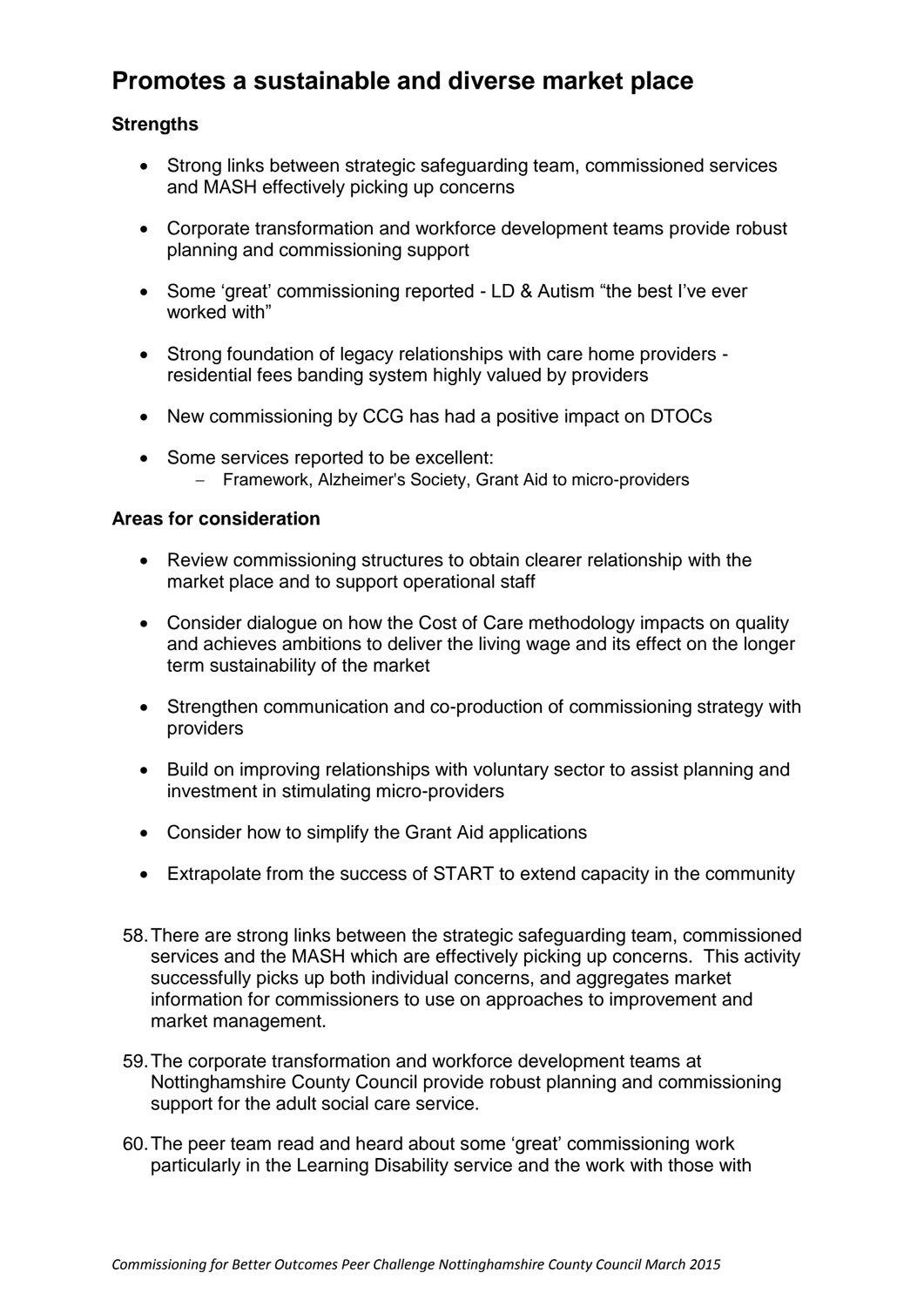Autism and was referred to by one interviewee from the third sector as "The best I've ever worked with".

- 61.There is a strong foundation of legacy relationships with care home providers and the residential fees banding system highly valued by providers
- 62.The new commissioning by CCGs has had a positive impact on Delayed Transfers of Care (DTOC) through the provision of increased reablement and access to intermediate care services in South Nottinghamshire and Mid Nottinghamshire. Looking forward the Council could make it known how it intends to fill the funding gap in future years.
- 63.A number of services the peer team read and heard about where reported to be excellent such as the work of Jigsaw and Framework which supports people with mental health issues and complex social problems.
- 64.Commissioning staffing structures are spread across the department and the Council may wish to consider how closer alignment and professional guidance for staff supporting the commissioning cycle of activities would support a clearer and more transparent relationship with the market place and staff.
- 65.The Council may wish to enter into a fresh dialogue with local Providers to consider the impact of the Cost of Care methodology on quality, and the achievement of the political ambition to deliver the Living Wage. The peer challenge team heard evidence from some Providers that while the local authority is committed to ensuring its directly employed staff are all paid at least the living wage, its current contract values do not always enable providers to do the same. The local authority recognises the huge potential of the voluntary sector in supporting its prevention and well-being agenda and now needs to build stronger, collaborative relationships assist future planning and investment.
- 66.The peer team recommend the Council strengthen communication and coproduction of commissioning strategy with providers. Some providers reported that they felt done to rather than engaged in future planning as there did not seem to be sufficient consideration from the Council as to how providers could assist them in their long term strategy. The suggestion was that if providers were properly engaged this would help the Council amplify the meaning of its market position strategy, build the provider failure arrangements required by the Care Act and underpin the strategy to support integration of health and social care services.
- 67.Build on improving relationships with voluntary sector to assist planning and investment in stimulating micro-providers.
- 68.Whilst the peer team heard that the Grant Aid work is delivering some innovative positive outcomes - even at a time of a significant reduction in the funding for it - the Council may wish to consider how to simplify the Grant Aid application process.
- 69.The Short Term Assessment and Reablement Team (START) deliver positive outcomes. A 2013 independent a review identified the Council's reablement service as one of the best performing in terms of outcomes for service users. The peer team encourage the Council to build on the valued and recognised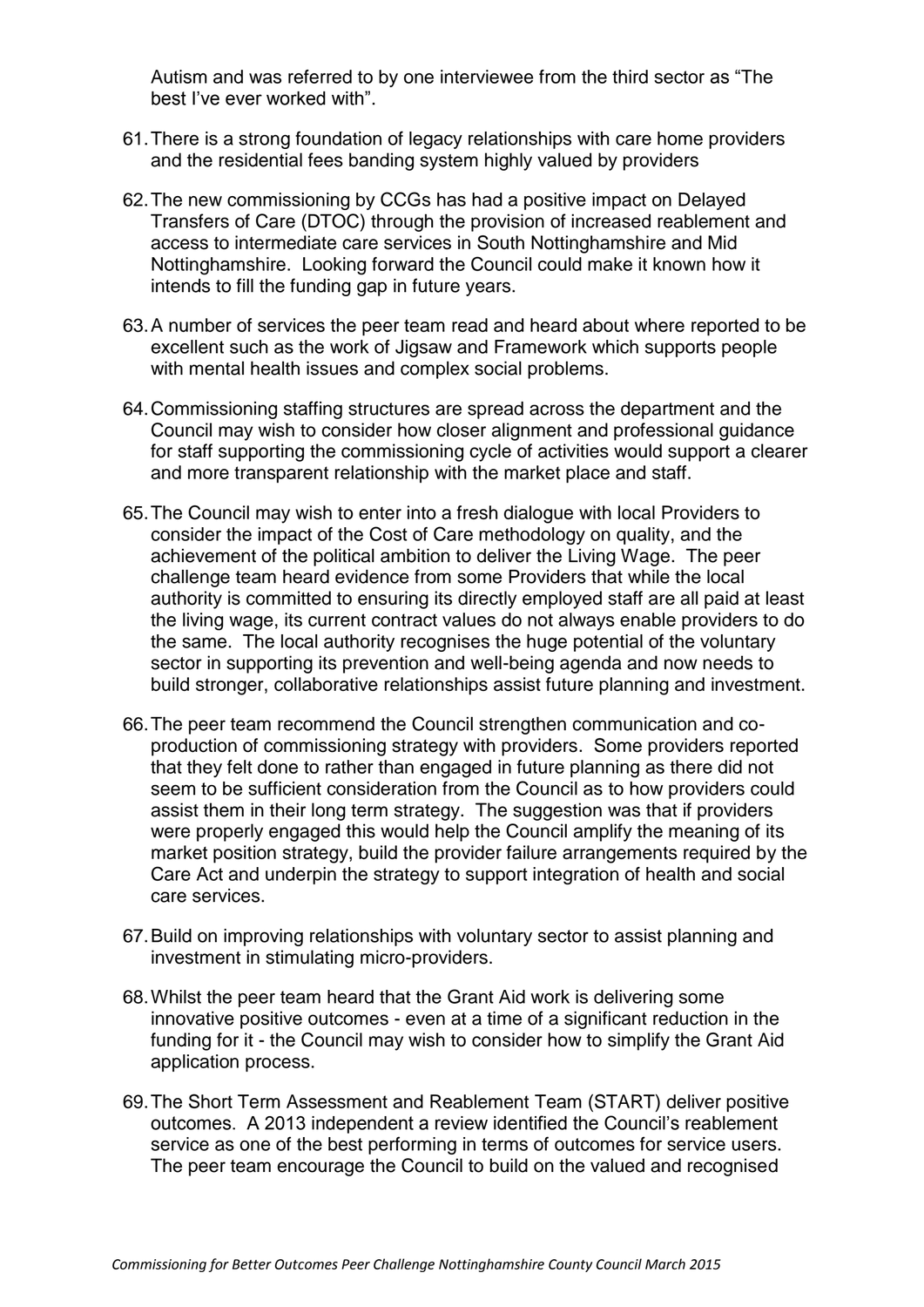successes of the reablement service in returning residents to independent living in the community. This would enable the service to support both discharge from hospital and admission avoidance. There would be scope in doing this through greater investment by NHS commissioners in the service.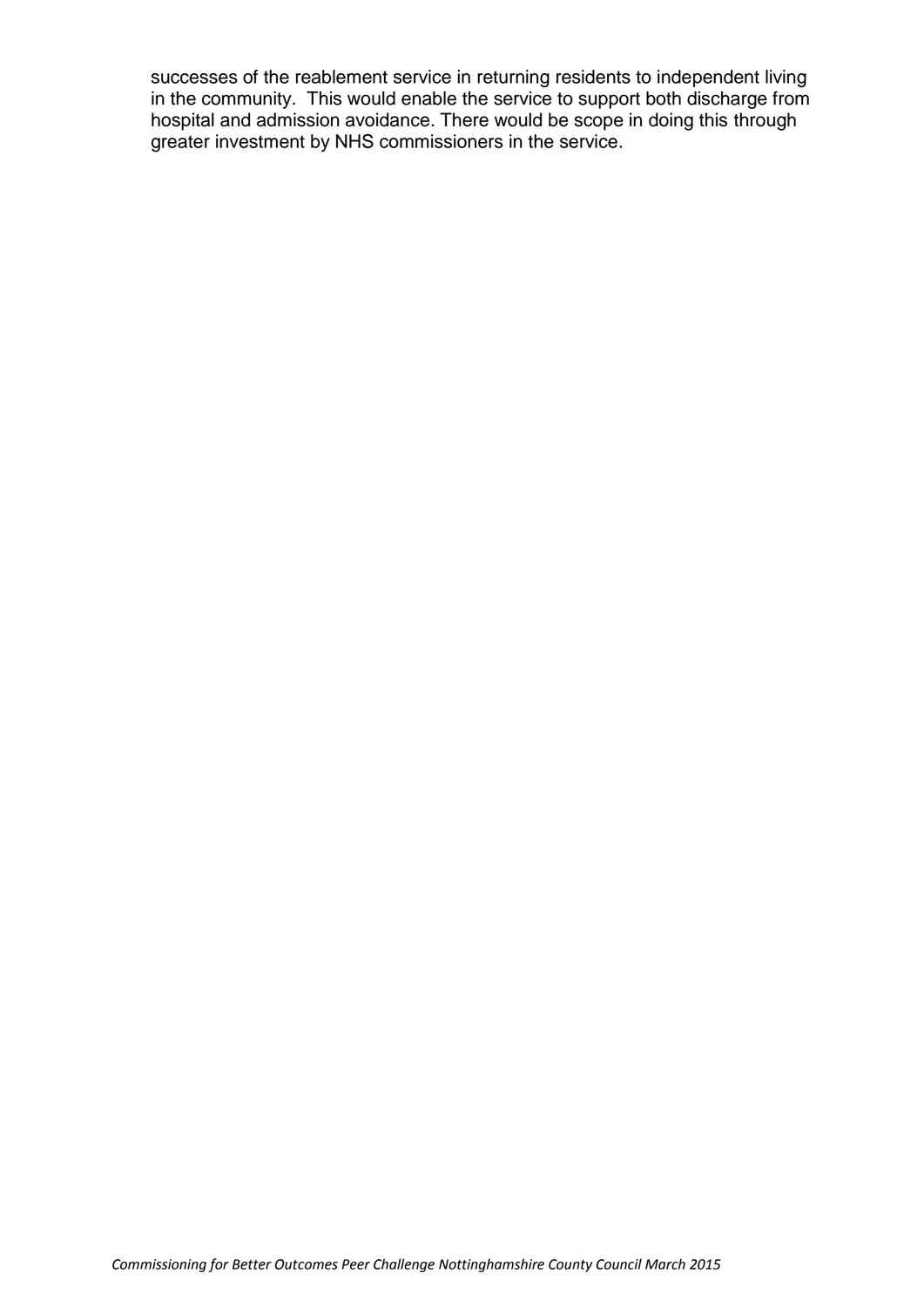## **Home Care / Care Support Enablement**

- NCC to consider a review of the contracts to:
	- Clarify guidance to social care staff on how to use the contracts
	- Review the sub-contracting arrangements
	- Ensure pricing structure delivers safe and effective care that is value for money and Care Act compliant
	- Consider the continuing role for legacy providers
- Clarify accountability and QA arrangements
- Urgently review the CCG clinical support to joint commissioning of invasive health care tasks by clinically unqualified staff
- Review current arrangements in the light of Care Act market management duties
- 70.The Home Care and Care Support Enablement contracts at NCC should be reviewed to clarify the guidance given to social care staff on how to use the contracts and that the sub-contracting arrangements are also reviewed. The adult social care department should also ensure the pricing structure delivers safe and effective care that is value for money and Care Act compliant and that consideration is given to a continuing role for legacy providers.
- 71.The peer team recommend that the Council clarify accountability and quality assurance arrangements to clearly articulate respective responsibilities of the Provider, the Commissioner and the regulator, thereby minimising the potential for duplication in reporting requirements.
- 72.The peer team recommend that NCC urgently review the CCG clinical support to the joint commissioning of invasive health care tasks by clinically unqualified staff. The peer team discussed this with Adult social Care senior staff whilst onsite and it became clear that governance is in the CCGs domain but was not clearly understood by Providers and is of significant concern.
- 73.Review the current arrangements in the light of Care Act market management duties to ensure the consequences of this contract will lead to a diverse and sustainable market able to meet assessed needs and those of self funders.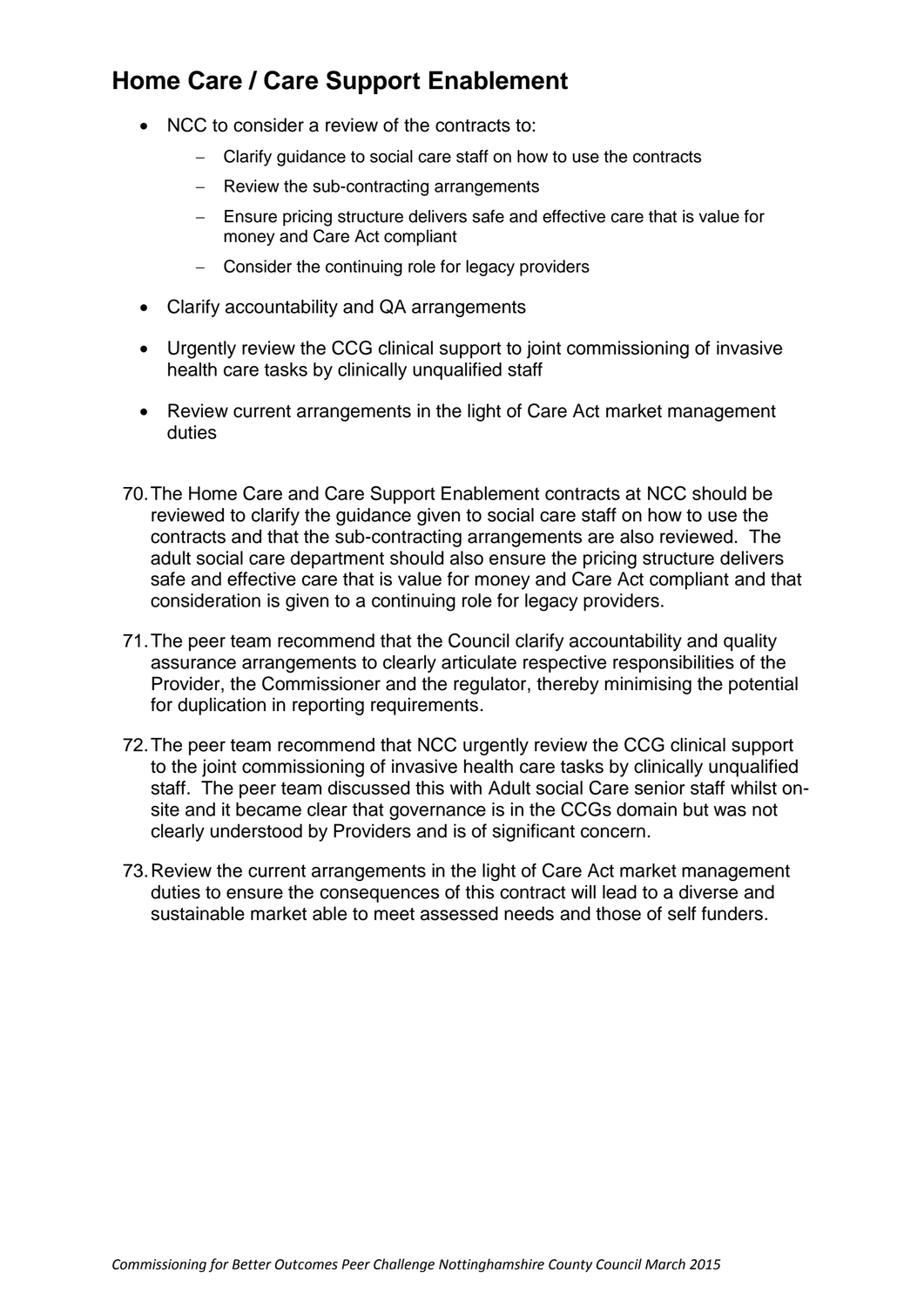## **Contact details**

For more information about the Commissioning for Better Outcomes Peer Challenge at Nottinghamshire County Council please contact:

**Marcus Coulson** Programme Manager **Local Government Association** Email: [marcus.coulson@local.gov.uk](mailto:marcus.coulson@local.gov.uk) Tel: 07766 252 853

For more information on adults peer challenges and peer reviews or the work of the Local Government Association please see our website [http://www.local.gov.uk/peer](http://www.local.gov.uk/peer-challenges/-/journal_content/56/10180/3511083/ARTICLE)[challenges/-/journal\\_content/56/10180/3511083/ARTICLE](http://www.local.gov.uk/peer-challenges/-/journal_content/56/10180/3511083/ARTICLE)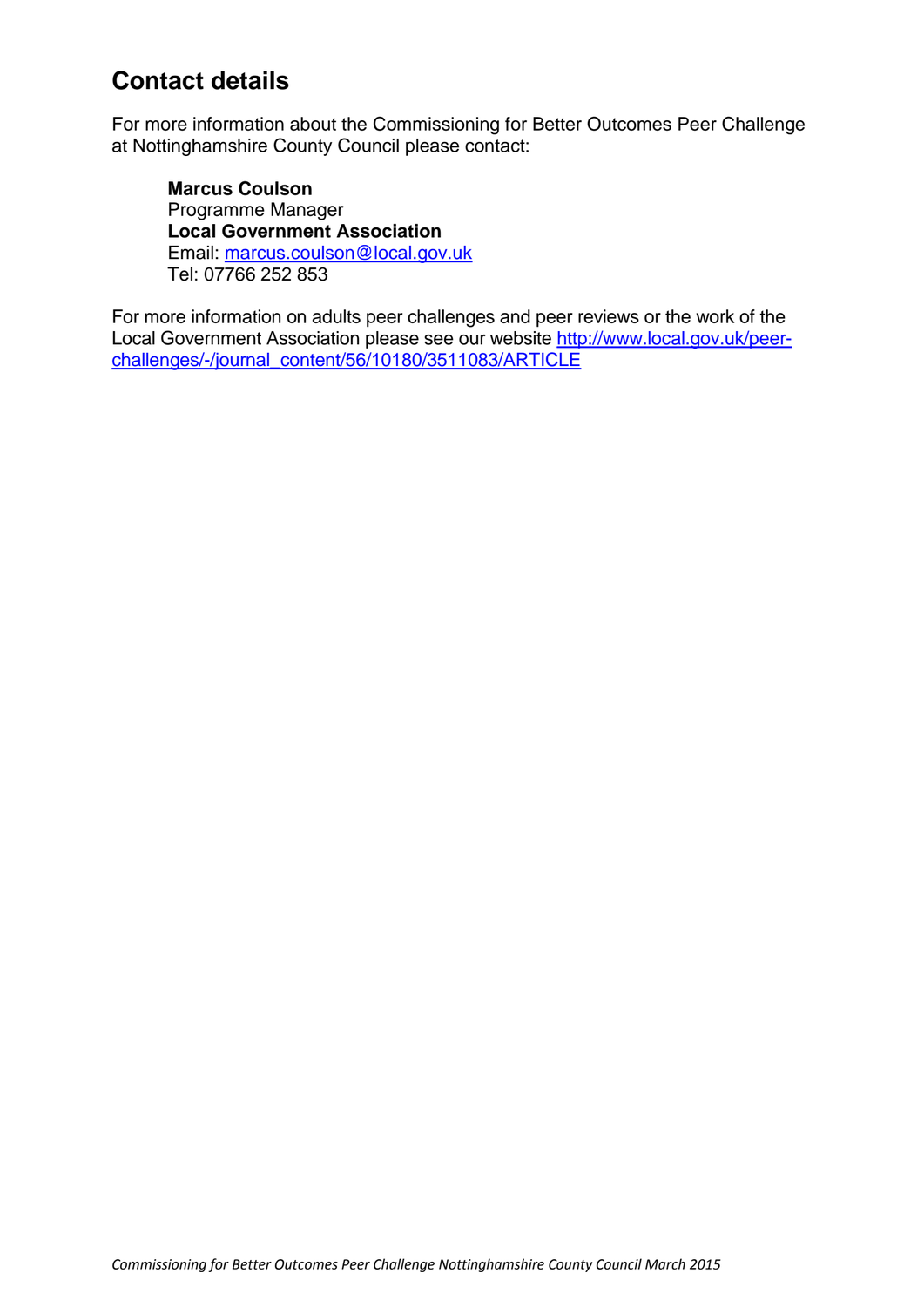## **Appendix 1 –Commissioning for Better Outcomes Standards**

| <b>Domain</b>                                      | <b>Description</b>                                                                                                                                                                                                                                | <b>Standards</b>                                                                                                                        |
|----------------------------------------------------|---------------------------------------------------------------------------------------------------------------------------------------------------------------------------------------------------------------------------------------------------|-----------------------------------------------------------------------------------------------------------------------------------------|
| <b>Person-centred and</b><br>outcomes-focused      | This domain covers the<br>quality of experience of<br>people who use social care<br>services, their families and<br>carers and local<br>communities. It considers<br>the outcomes of social care<br>at both an individual and<br>population level | 1. Person-centred and<br>focuses on outcomes<br>2. Promotes health and<br>wellbeing<br>3. Delivers social value                         |
| <b>Inclusive</b>                                   | This domain covers the<br>inclusivity of commissioning,<br>both in terms of the process<br>and outcomes.                                                                                                                                          | 4. Coproduced with local<br>people, their carers and<br>communities<br>5. Positive engagement with<br>providers<br>6. Promotes equality |
| <b>Well led</b>                                    | This domain covers how well<br>led commissioning is by the<br>Local Authority, including<br>how commissioning of social<br>care is supported by both<br>the wider organisation and<br>partner organisations.                                      | 7. Well led<br>8. A whole system approach<br>9. Uses evidence about what<br>works                                                       |
| Promotes a sustainable and<br>diverse market place | This domain covers the<br>promotion of a vibrant,<br>diverse and sustainable<br>market, where improving<br>quality and safety is integral<br>to commissioning decisions.                                                                          | 10. A diverse and sustainable<br>market<br>11. Provides value for money<br>12. Develops the workforce                                   |